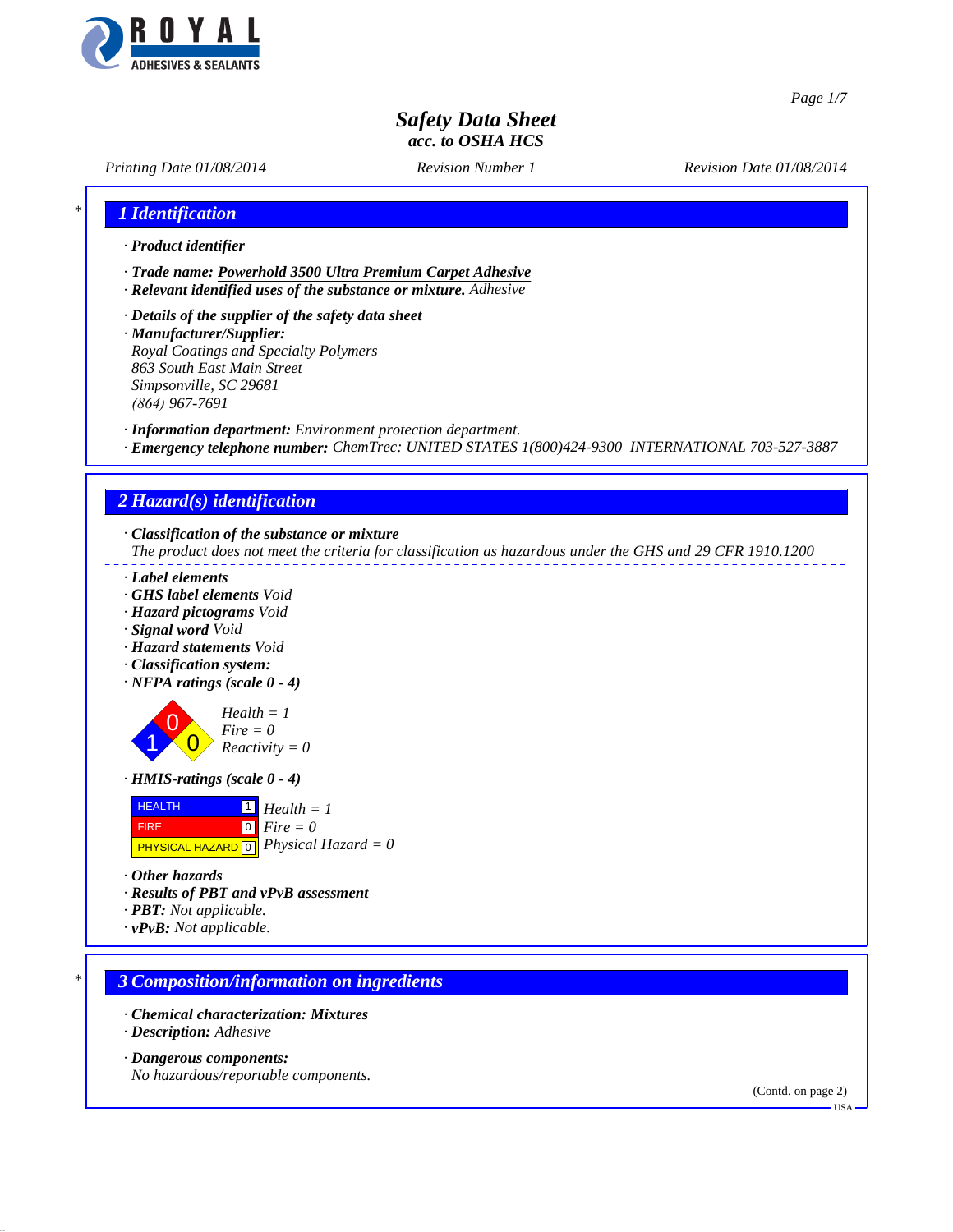*Printing Date 01/08/2014 Revision Number 1 Revision Date 01/08/2014*

*Trade name: Powerhold 3500 Ultra Premium Carpet Adhesive*

*7732-18-5 water, distilled, conductivity or of similar purity 25-50%*

(Contd. of page 1)

### *\* 4 First-aid measures*

*· Description of first aid measures*

- *· After inhalation:*
- *Supply fresh air or oxygen; call for doctor.*
- *In case of unconsciousness place patient stably in side position for transportation.*
- *· After skin contact:*
- *Wipe excess from skin.*

*Immediately wash with water and soap and rinse thoroughly.*

*· After eye contact:*

*Rinse opened eye for 20 minutes under running water. If eye becomes irritated, obtain medical treatment. · After swallowing:*

*Rinse out mouth with water. Drink 1 - 2 glasses of water but DO NOT induce vomiting. Do not give liquids to a drowsy, convulsing or unconscious person. If vomiting occurs spontaneously, keep head below hips to prevent aspiration.*

*Seek medical treatment.*

- *· Information for doctor:*
- *· Most important symptoms and effects, both acute and delayed No further relevant information available.*
- *· Indication of any immediate medical attention and special treatment needed*
- *No further relevant information available.*

#### *\* 5 Fire-fighting measures*

- *· Extinguishing media*
- *· Suitable extinguishing agents:*
- *CO2, extinguishing powder or water spray. Fight larger fires with water spray or alcohol resistant foam. Use fire fighting measures that suit the environment.*
- *· Special hazards arising from the substance or mixture No further relevant information available.*
- *· Advice for firefighters*
- *· Protective equipment: Protective clothing and respiratory protective device.*

### *\* 6 Accidental release measures*

- *· Personal precautions, protective equipment and emergency procedures Wear protective equipment. Keep unprotected persons away. Ensure adequate ventilation*
- *· Environmental precautions: Do not allow to enter sewers/ surface or ground water.*
- *· Methods and material for containment and cleaning up:*

*Absorb with liquid-binding material (sand, diatomite, acid binders, universal binders, sawdust). Dispose of contaminated material as waste in accordance with federal state and local regulations. Ensure adequate ventilation.*

- *· Reference to other sections See Section 7 for information on safe handling. See Section 8 for information on personal protection equipment.*
- *See Section 13 for disposal information.*

(Contd. on page 3)

USA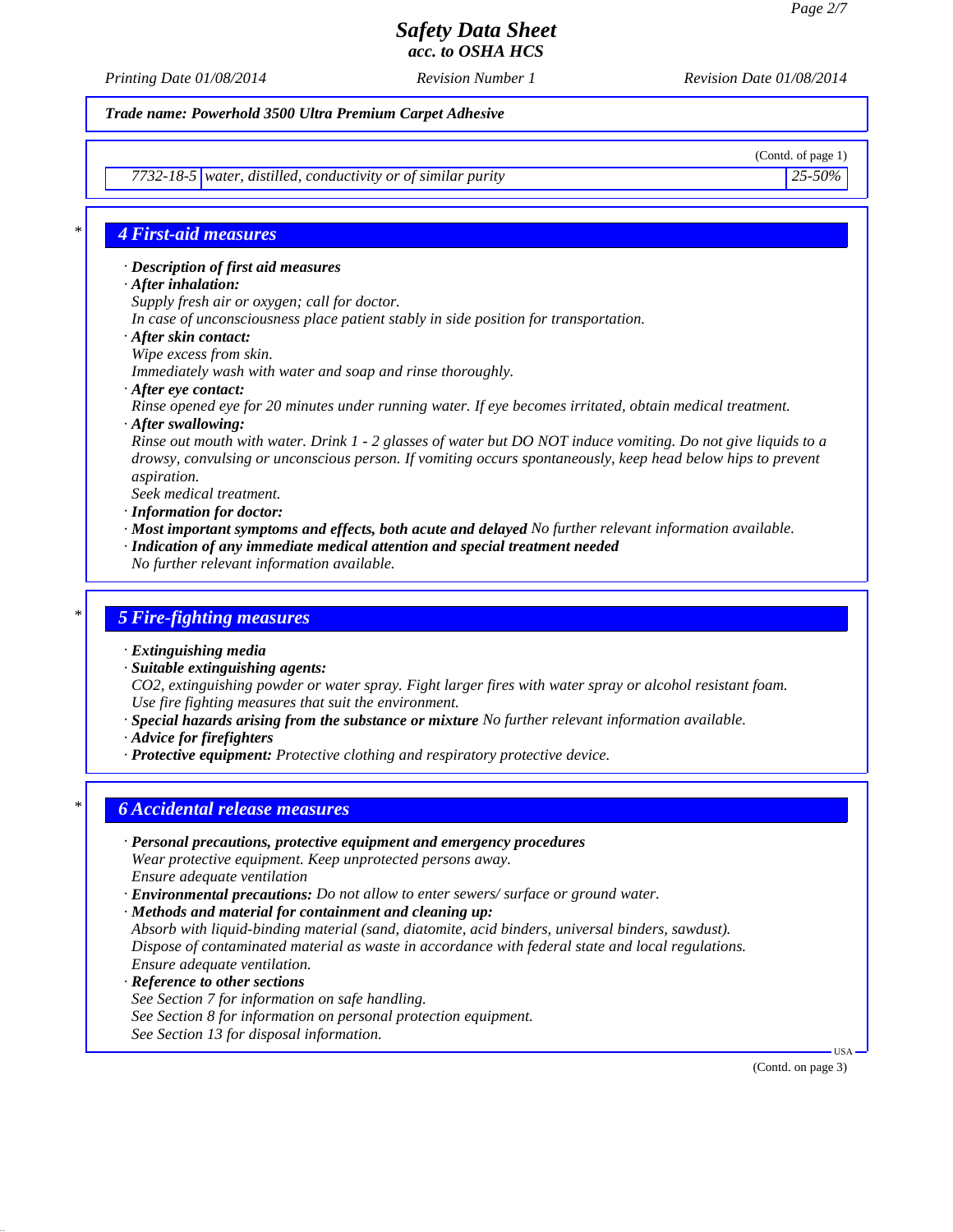*Printing Date 01/08/2014 Revision Number 1 Revision Date 01/08/2014*

#### *Trade name: Powerhold 3500 Ultra Premium Carpet Adhesive*

(Contd. of page 2)

#### *\* 7 Handling and storage*

*· Handling:*

- *· Precautions for safe handling Avoid prolonged or repeated contact with skin. Avoid contact with eyes. Wash thoroughly after handling. Prevent formation of aerosols.*
- *· Information about protection against explosions and fires: No special measures required.*
- *· Conditions for safe storage, including any incompatibilities*
- *· Storage:*
- *· Requirements to be met by storerooms and receptacles: Store in a cool location away from direct heat.*
- *· Information about storage in one common storage facility: Store away from oxidizing agents.*
- *· Further information about storage conditions: Protect product from freezing.*
- *· Specific end use(s) No further relevant information available.*

#### *\* 8 Exposure controls/personal protection*

- *· Additional information about design of technical systems: No further data.*
- *· Control parameters*
- *· Components with limit values that require monitoring at the workplace: The product does not contain any relevant quantities of materials with critical values that have to be monitored at the workplace.*
- *· Additional information: The lists that were valid during the creation were used as basis.*
- *· Exposure controls*
- *· Personal protective equipment (see listings below)*
- *· General protective and hygienic measures:*
- *The usual precautionary measures for handling chemicals should be followed.*
- *· Breathing equipment: Not necessary if room is well-ventilated.*
- *· Protection of hands:*



*Protective gloves*

*The glove material has to be impermeable and resistant to the product/ the substance/ the preparation.*

*· Material of gloves*

*Nitrile rubber, NBR*

*Chloroprene rubber, CR*

*The selection of the suitable gloves does not only depend on the material, but also on further marks of quality and varies from manufacturer to manufacturer.*

*· Penetration time of glove material*

*The exact break through time has to be found out by the manufacturer of the protective gloves and has to be observed.*

*· Eye protection:*



*Tightly sealed goggles*

*Safety glasses with side shields.*

(Contd. on page 4)

USA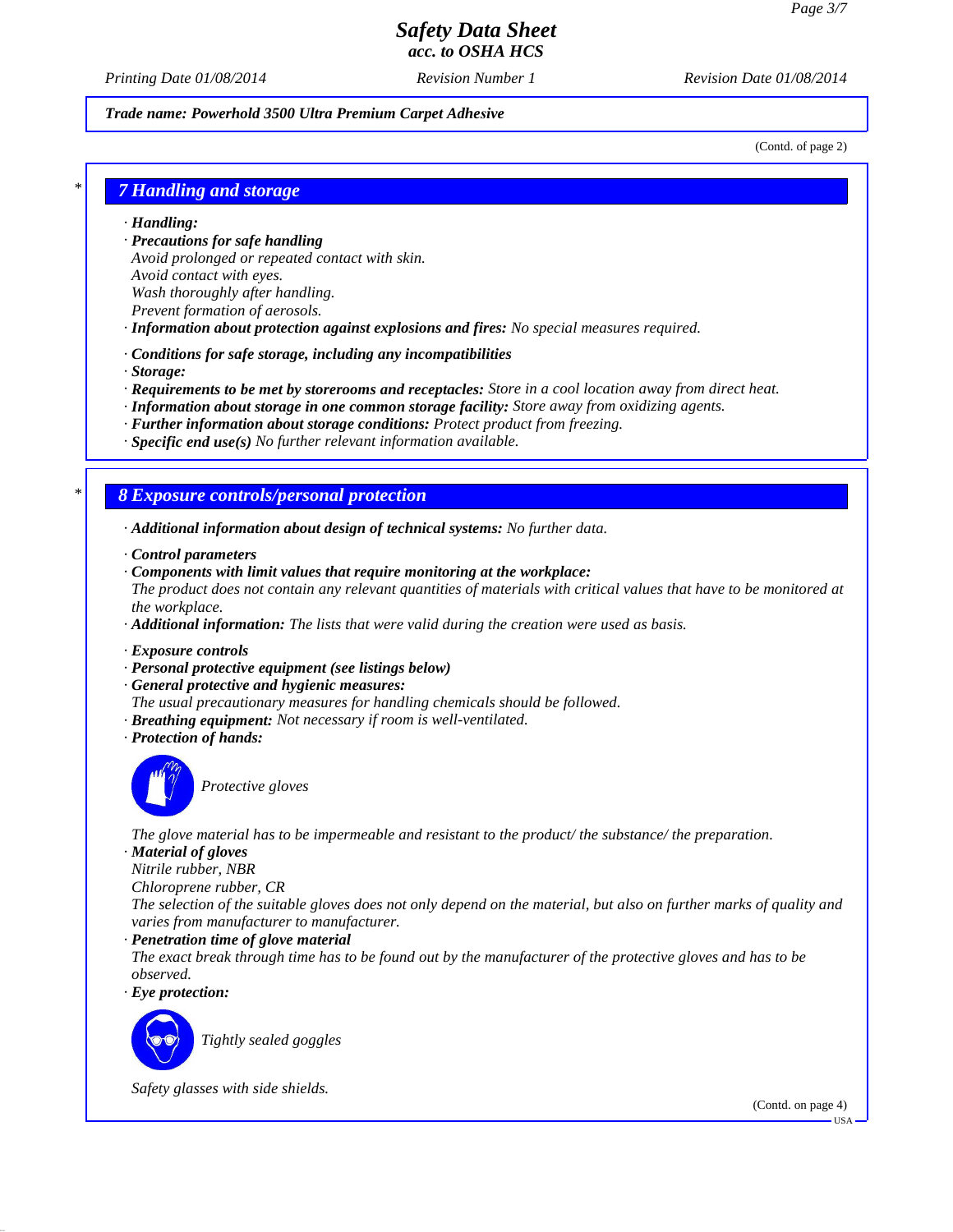(Contd. of page 3)

# *Safety Data Sheet acc. to OSHA HCS*

*Printing Date 01/08/2014 Revision Number 1 Revision Date 01/08/2014*

*Trade name: Powerhold 3500 Ultra Premium Carpet Adhesive*

*· Body protection: Protective work clothing*

| · Information on basic physical and chemical properties        |                                               |
|----------------------------------------------------------------|-----------------------------------------------|
| <b>General Information</b>                                     |                                               |
| $\cdot$ Appearance:                                            |                                               |
| Form:                                                          | Paste                                         |
| Color:                                                         | Light Straw                                   |
| $\cdot$ Odor:                                                  | Characteristic                                |
| · Odour threshold:                                             | Not determined.                               |
| $\cdot$ pH-value at 20 $\text{°C}$ (68 $\text{°F}$ ):          | 9.9                                           |
| Change in condition                                            |                                               |
| <b>Melting point:</b>                                          | Undetermined.                                 |
| <b>Boiling point:</b>                                          | 100 °C (212 °F)                               |
| · Flash point:                                                 | Not applicable.                               |
| · Flammability (solid, gaseous):                               | Not applicable.                               |
| · Ignition temperature:                                        |                                               |
| <b>Decomposition temperature:</b>                              | Not determined.                               |
| · Auto igniting:                                               | Product is not selfigniting.                  |
| · Danger of explosion:                                         | Product does not present an explosion hazard. |
| · Flammable limits:                                            |                                               |
| Lower:                                                         | Not determined.                               |
| <b>Upper:</b>                                                  | Not determined.                               |
| $\cdot$ Vapor pressure at 20 $\cdot$ C (68 $\cdot$ F):         | $23$ hPa (17 mm Hg)                           |
| · Specific gravity at 20 $\textdegree$ C (68 $\textdegree$ F): | $1.2$ g/cm <sup>3</sup> (10.014 lbs/gal)      |
| $\cdot$ Relative density                                       | Not determined.                               |
| · Vapour density                                               | Not determined.                               |
| $\cdot$ Evaporation rate                                       | Not determined.                               |
| · Solubility in / Miscibility with                             |                                               |
| Water:                                                         | Not determined.                               |
| · Partition coefficient (n-octanol/water): Not determined.     |                                               |
| · Viscosity:                                                   |                                               |
| Dynamic:                                                       | Not determined.                               |
| Kinematic:                                                     | Not determined.                               |
| · Solvent content:                                             |                                               |
| Organic solvents:                                              | $0.0\%$                                       |
| VOC (Per EPA 24)                                               | not available GMS/L                           |

(Contd. on page 5)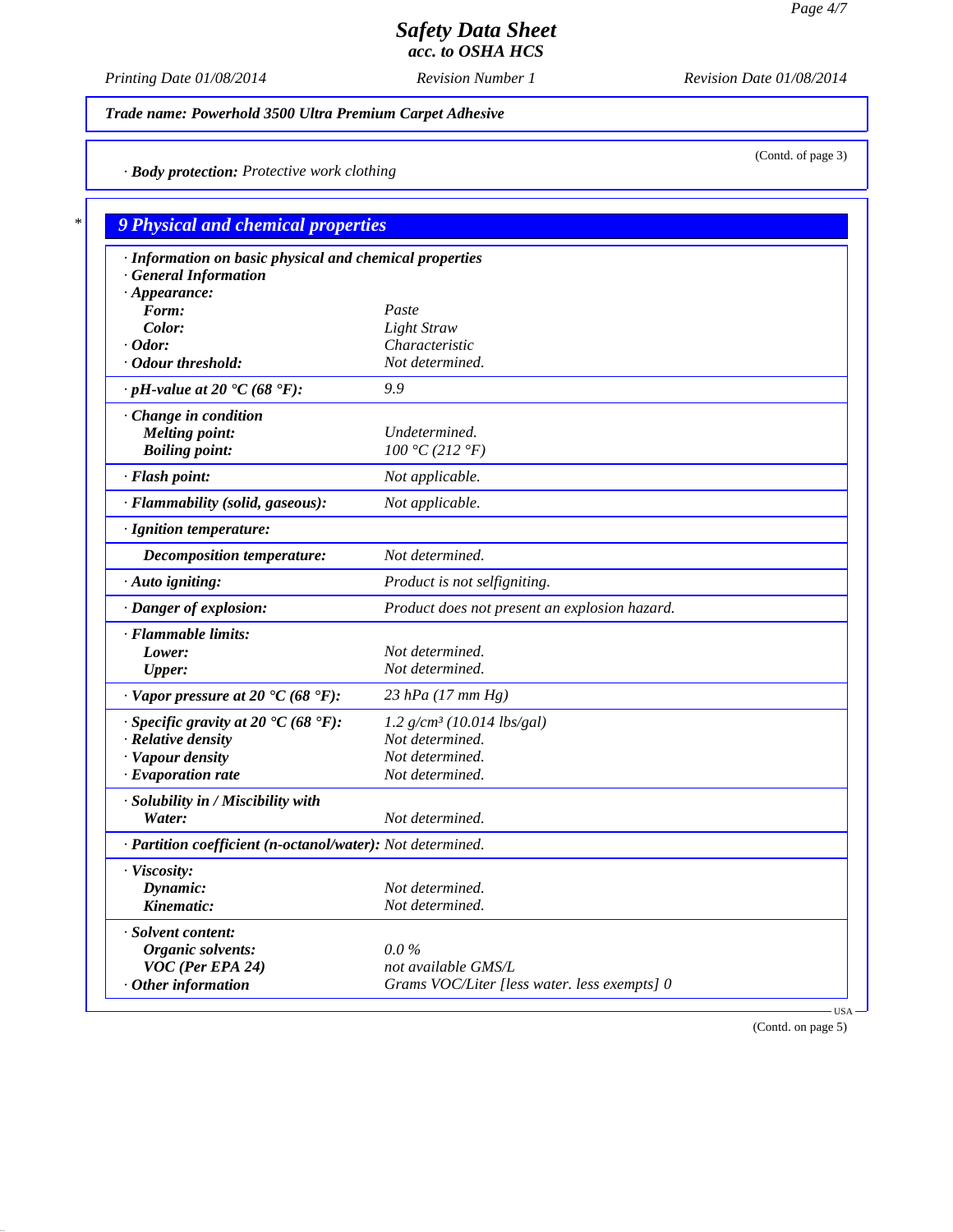*Printing Date 01/08/2014 Revision Number 1 Revision Date 01/08/2014*

*Trade name: Powerhold 3500 Ultra Premium Carpet Adhesive*

(Contd. of page 4)

#### *\* 10 Stability and reactivity*

- *· Reactivity*
- *· Chemical stability*
- *· Thermal decomposition / conditions to be avoided: No decomposition if used according to specifications.*
- *· Possibility of hazardous reactions No dangerous reactions known.*
- *· Conditions to avoid Temperatures below 40F (4.4C)*
- *· Incompatible materials: Reacts with strong oxidizing agents.*
- *· Hazardous decomposition products:*
- *Carbon monoxide and carbon dioxide*
- *Nitrogen oxides*
- *Hydrocarbons*

### *\* 11 Toxicological information*

- *· Information on toxicological effects*
- *· Acute toxicity:*
- *· Primary irritant effect:*
- *· on the skin: May irritate the skin.*
- *· on the eye: May irritate the eye.*
- *· Sensitization: No sensitizing effects known.*
- *· Additional toxicological information: The product is not subject to classification according to internally approved calculation methods for preparations:*

*When used and handled according to specifications, the product does not have any harmful effects according to our experience and the information provided to us.*

*· Carcinogenic categories*

#### *· IARC (International Agency for Research on Cancer)*

*None of the ingredients is listed.*

*· NTP (National Toxicology Program)*

*None of the ingredients is listed.*

#### *\* 12 Ecological information*

- *· Toxicity*
- *· Aquatic toxicity: No further relevant information available.*
- *· Persistence and degradability No further relevant information available.*
- *· Behavior in environmental systems:*
- *· Bioaccumulative potential No further relevant information available.*
- *· Mobility in soil No further relevant information available.*
- *· Additional ecological information:*
- *· General notes:*
- *At present there are no ecotoxicological assessments.*
- *Generally not hazardous for water*
- *· Results of PBT and vPvB assessment*
- *· PBT: Not applicable.*
- *· vPvB: Not applicable.*
- *· Other adverse effects No further relevant information available.*

USA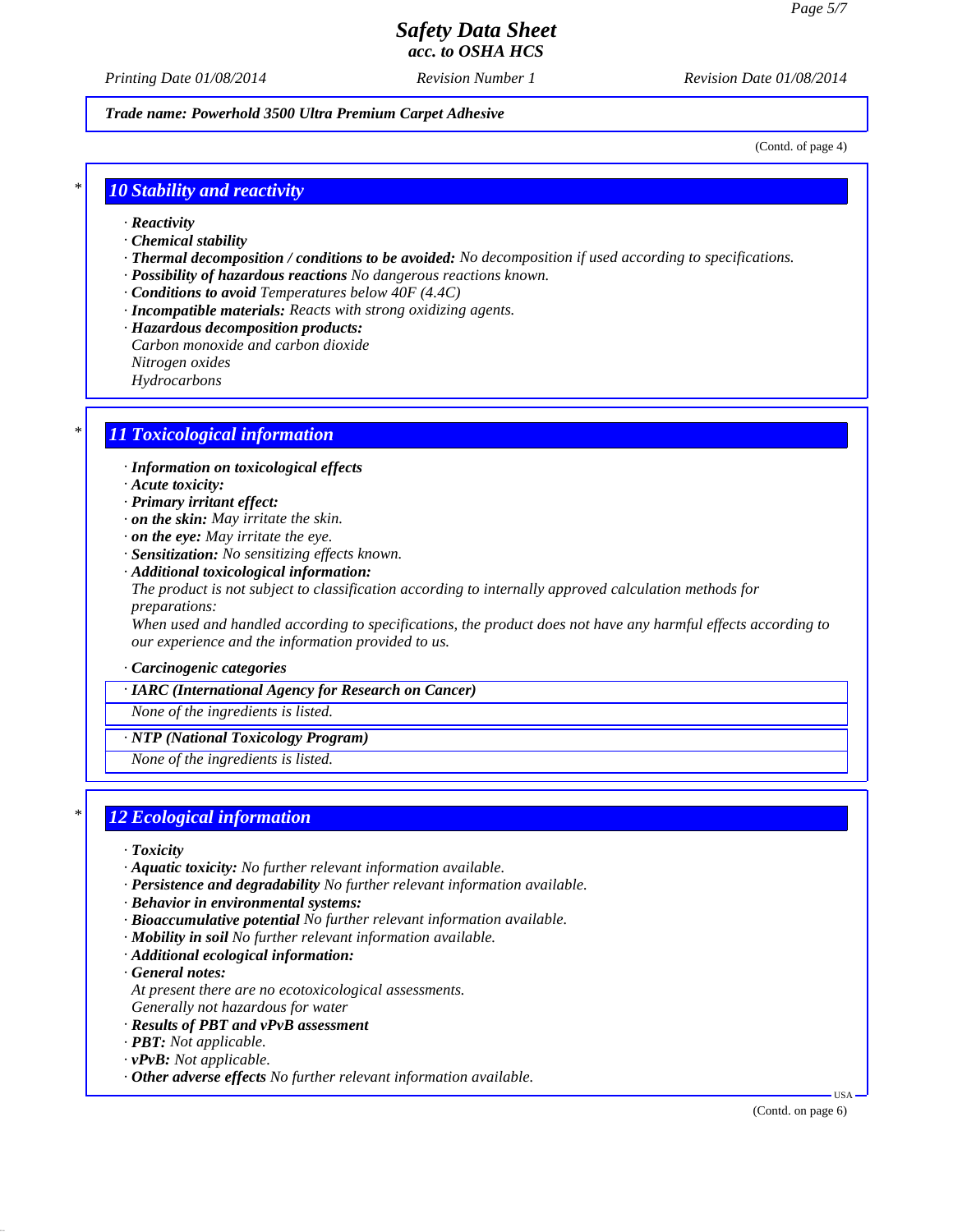*Printing Date 01/08/2014 Revision Number 1 Revision Date 01/08/2014*

*Trade name: Powerhold 3500 Ultra Premium Carpet Adhesive*

(Contd. of page 5)

#### *\* 13 Disposal considerations*

*· Waste treatment methods*

*· Recommendation: Must be specially treated adhering to official regulations.*

*· Uncleaned packagings:*

*· Recommendation: Disposal must be made according to official regulations.*

### *\* 14 Transport information*

| $\cdot$ UN-Number<br>· DOT, ADR, ADN, IMDG, IATA                                    | Void                     |
|-------------------------------------------------------------------------------------|--------------------------|
| $\cdot$ UN proper shipping name<br>· DOT, ADR, ADN, IMDG, IATA                      | Void                     |
| · Transport hazard class(es)                                                        |                          |
| · DOT, ADR, ADN, IMDG, IATA<br>$\cdot Class$                                        | Void                     |
| · Packing group<br>· DOT, ADR, IMDG, IATA                                           | Void                     |
| · Environmental hazards:                                                            | Not applicable.          |
| · Special precautions for user                                                      | Not applicable.          |
| · Transport in bulk according to Annex II of<br><b>MARPOL73/78 and the IBC Code</b> | Not applicable.          |
| · UN "Model Regulation":                                                            | $\overline{\phantom{a}}$ |

# *\* 15 Regulatory information*

*· Safety, health and environmental regulations/legislation specific for the substance or mixture · Sara*

*· Section 355 (extremely hazardous substances):*

*None of the ingredients is listed.*

*· Section 313 (Specific toxic chemical listings):*

*None of the ingredients is listed.*

*· TSCA (Toxic Substances Control Act):*

*All components of this product are on the TSCA Inventory or are exempt from TSCA Inventory requirements.*

*· Proposition 65*

*· Chemicals known to cause cancer:*

*None of the ingredients is listed.*

*· Chemicals known to cause reproductive toxicity:*

*None of the ingredients is listed.*

*· (DSL) Canada Dosmestic Substance List*

*All components of this product are on the DSL(Canada Domestic Substance list) or are exempt from DSL requirements.*

(Contd. on page 7)

USA